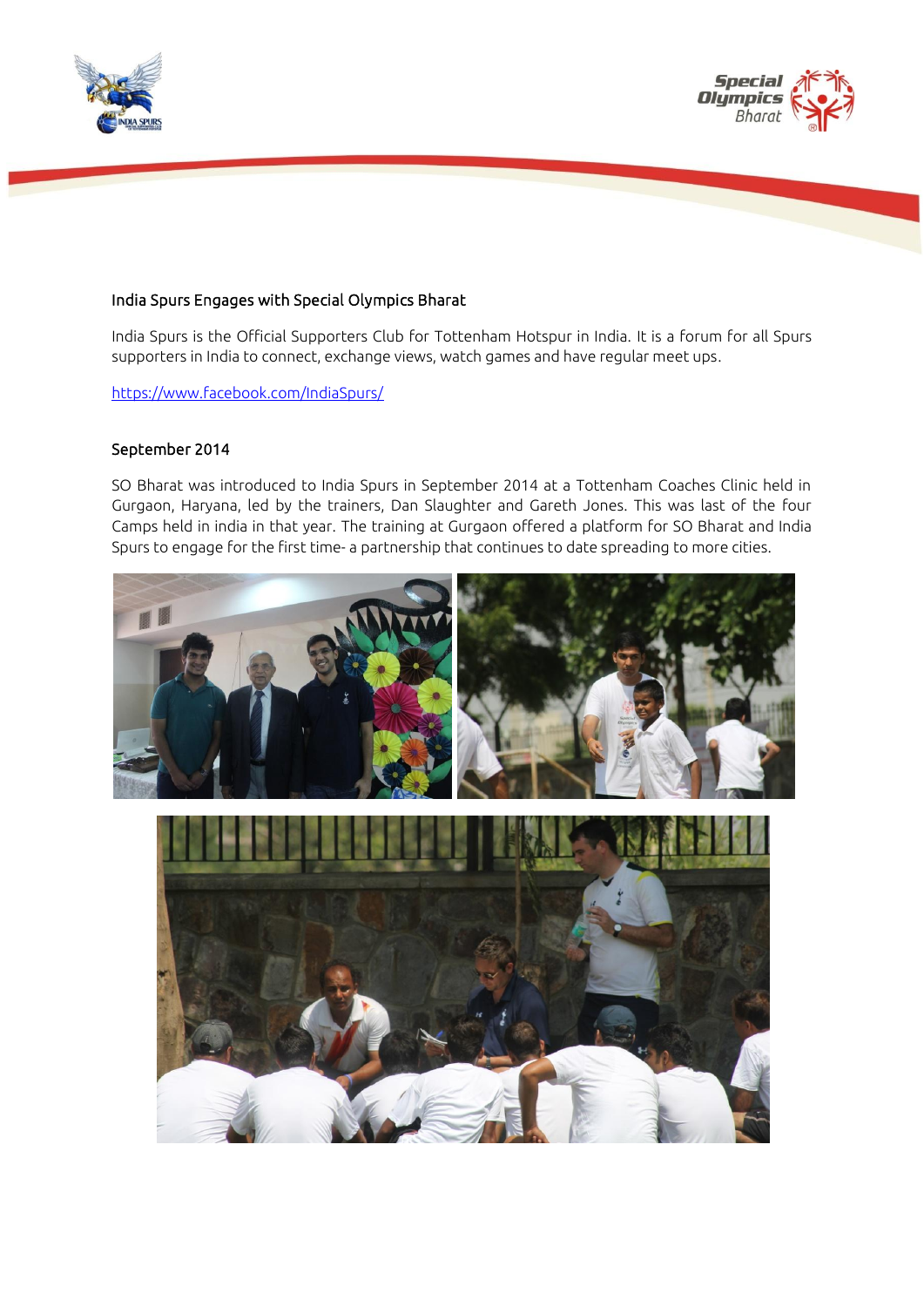# February 2015

## [Video](https://www.youtube.com/watch?v=rYcux63BnkY)

In February 2015 a Unified Football Friendly Match was held in Bangalore at the Rashtriya Military School, further strengthening the budding partnership with members of India Spurs. Bangalore Spurs engaged with Athletes in Warm up and drill sessions, finally making their way to a 7-a-side pitch to play as teammates!



July 2015

Over 30 India Spurs members from various parts of the country met in Bangalore for their Inaugural Annual meet. Akshay Sud, Chairman, India Spurs took this opportunity to introduce the Special Olympics Program through a presentation to all the members present. Brochures, badges and Play Unified stickers were distributed.



### May 2016

## [Pics](https://www.facebook.com/pg/Specialolympicsbharat/photos/?tab=album&album_id=1106272396098696)

Athletes from SO Bharat- Mumbai joined the India Spurs end of season celebration held on 15th May 2016 in Mumbai. A Unified 5-a-side Football Exhibition Match was conducted at Astro Park, Kamala Mills, Trade View Oasis Complex, Lower Parel, Mumbai